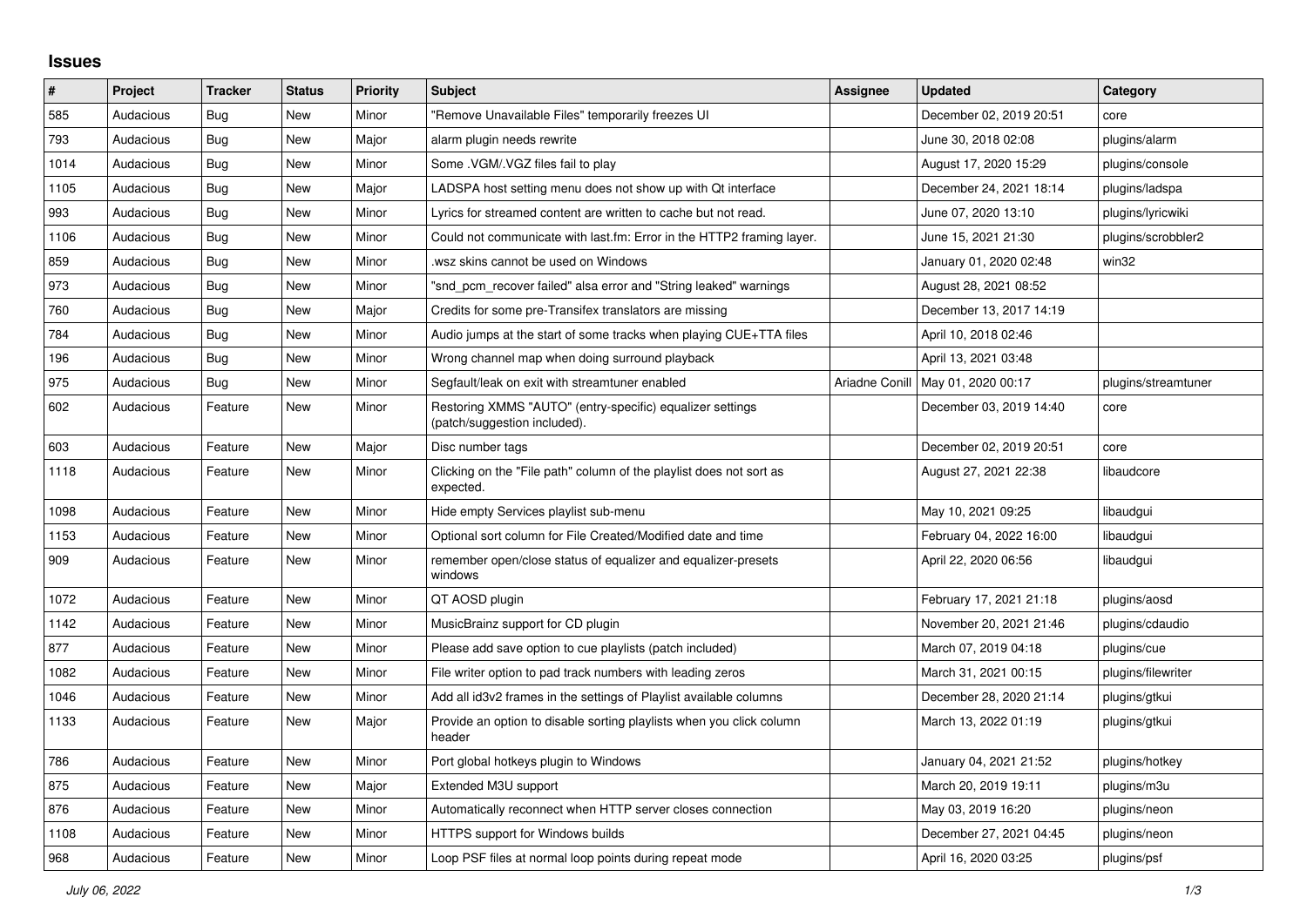| $\#$ | Project   | <b>Tracker</b> | <b>Status</b> | <b>Priority</b> | <b>Subject</b>                                                                                      | <b>Assignee</b> | <b>Updated</b>           | Category            |
|------|-----------|----------------|---------------|-----------------|-----------------------------------------------------------------------------------------------------|-----------------|--------------------------|---------------------|
| 945  | Audacious | Feature        | New           | Minor           | Balance control in newer interface                                                                  |                 | March 23, 2020 13:28     | plugins/qtui        |
| 913  | Audacious | Feature        | <b>New</b>    | Minor           | Play / create new playlist from selection                                                           |                 | December 02, 2019 20:13  | plugins/qtui        |
| 429  | Audacious | Feature        | New           | Minor           | Please enable scrobbling to libre.fm in Scrobbler 2.0                                               |                 | September 02, 2019 10:35 | plugins/scrobbler2  |
| 943  | Audacious | Feature        | New           | Minor           | Being able to add several folders to the library, and arrange that<br>Audacious recognizes symlinks |                 | March 23, 2020 15:41     | plugins/search tool |
| 1088 | Audacious | Feature        | New           | Minor           | plugin: status icon: ADD option to select tray mouse Middle Click action                            |                 | April 11, 2021 12:05     | plugins/statusicon  |
| 969  | Audacious | Feature        | New           | Minor           | streamtuner plugin: Please add column-sortability, or at least sort<br>alphabetically by 1st column |                 | June 16, 2020 09:54      | plugins/streamtuner |
| 1101 | Audacious | Feature        | New           | Major           | Please add media shortcut keys for Windows 10                                                       |                 | December 03, 2021 16:31  | win32               |
| 1057 | Audacious | Feature        | New           | Minor           | Matroska (mka) chapter support                                                                      |                 | August 27, 2021 22:54    |                     |
| 1058 | Audacious | Feature        | New           | Minor           | Allow changing the language/locale in settings                                                      |                 | January 30, 2021 18:11   |                     |
| 1130 | Audacious | Feature        | New           | Minor           | folders for tabs in the playlist head (an enhancement suggestion, not a<br>bug)                     |                 | October 24, 2021 19:04   |                     |
| 1131 | Audacious | Feature        | New           | Minor           | Selection of songs via selection field/bar (as in Clementine)                                       |                 | October 31, 2021 12:41   |                     |
| 1011 | Audacious | Feature        | New           | Minor           | Visible separator of folders in the playlist                                                        |                 | July 18, 2020 16:10      |                     |
| 1134 | Audacious | Feature        | New           | Minor           | Web interface remote control                                                                        |                 | November 04, 2021 06:57  |                     |
| 1013 | Audacious | Feature        | New           | Minor           | Request re Album Art using music file metatag                                                       |                 | August 03, 2020 22:48    |                     |
| 956  | Audacious | Feature        | <b>New</b>    | Minor           | Stream to chromecast                                                                                |                 | January 11, 2021 01:19   |                     |
| 1066 | Audacious | Feature        | New           | Minor           | Allow Equalizer window to be resized.                                                               |                 | February 11, 2021 10:05  |                     |
| 1067 | Audacious | Feature        | New           | Minor           | Equalizer adjustments are coarse.                                                                   |                 | February 11, 2021 10:09  |                     |
| 1071 | Audacious | Feature        | New           | Minor           | Linkage could be improved for packagers.                                                            |                 | March 31, 2021 00:32     |                     |
| 955  | Audacious | Feature        | New           | Minor           | Enqueue option                                                                                      |                 | April 09, 2020 03:54     |                     |
| 1091 | Audacious | Feature        | <b>New</b>    | Minor           | Built-in lyrics support                                                                             |                 | April 28, 2021 18:24     |                     |
| 1092 | Audacious | Feature        | New           | Minor           | Reread metadata on play option                                                                      |                 | April 30, 2021 03:35     |                     |
| 1148 | Audacious | Feature        | New           | Minor           | Save the dimensions of the open-file dialogue window                                                |                 | January 18, 2022 14:43   |                     |
| 1151 | Audacious | Feature        | New           | Minor           | Load balance XSPF tracks with multiple location URIs                                                |                 | January 28, 2022 19:10   |                     |
| 864  | Audacious | Feature        | New           | Minor           | Drag/drop songs into playlists displayed in the Playlist Manager                                    |                 | October 29, 2019 02:14   |                     |
| 1093 | Audacious | Feature        | <b>New</b>    | Minor           | Make the Song Dialog (Qt) window wider by default                                                   |                 | May 17, 2021 15:36       |                     |
| 1095 | Audacious | Feature        | New           | Minor           | Ctrl $+$ Z / R to undo / redo changes to playlist                                                   |                 | May 07, 2021 18:42       |                     |
| 1096 | Audacious | Feature        | New           | Minor           | Calculate and show selection stats in the status bar                                                |                 | May 10, 2021 03:06       |                     |
| 1097 | Audacious | Feature        | New           | Minor           | Replace the volume button with a horizontal scale                                                   |                 | May 17, 2021 00:21       |                     |
| 1099 | Audacious | Feature        | New           | Minor           | Per-track ReplayGain shouldn't be enabled by default                                                |                 | May 09, 2021 13:41       |                     |
| 873  | Audacious | Feature        | New           | Minor           | Optionally make "previous track" restart current track                                              |                 | June 08, 2021 22:55      |                     |
| 1160 | Audacious | Feature        | New           | Minor           | Ogg Opus support for streams                                                                        |                 | March 11, 2022 18:09     |                     |